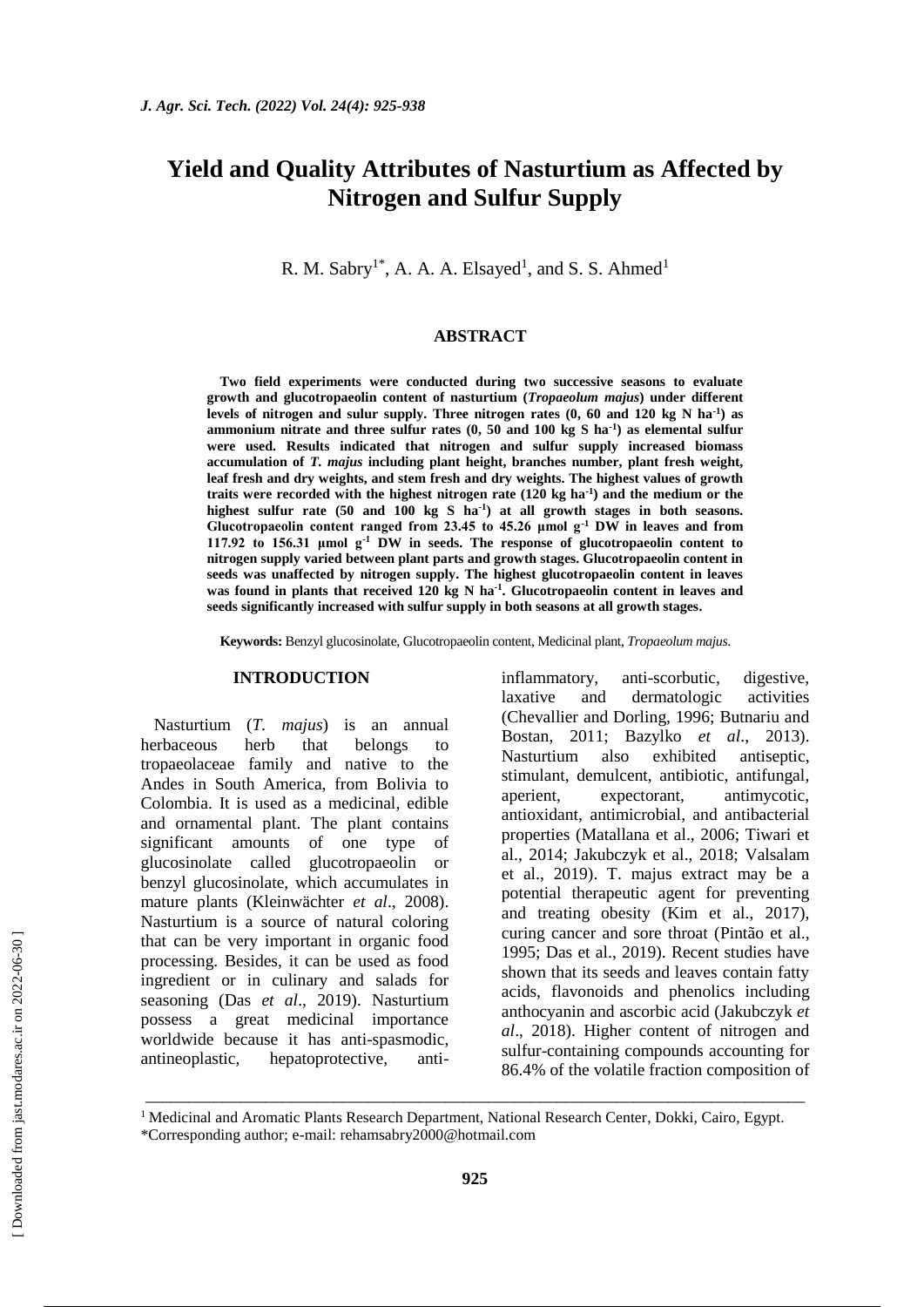essential oil from *T. majus* aerial parts were quantified (Benyelles *et al*., 2015). Adequate level of mineral nutrients is crucial for optimum plant growth and productivity. Nitrogen is, by far, the most needed mineral nutrients in agroecosystems mainly due to its dynamic in the soil profile (Souri *et al*., 2018; Souri and Dehnavard, 2017; Hatamian *et al*., 2020). Among essential plant nutrients, Nitrogen (N) and Sulfur (S) are known to be essential elements for growth, development, and various physiological functions in plants, especially those that require higher amounts of S and N for optimum growth and yield. Glucosinolatecontaining species need strategies for N and S fertilization more than other nonglucosinolate species, since glucosinolates contain both N and S in their constituents (Rosen *et al*., 2005; Aires *et al*., 2006; Omirou *et al*., 2009). The few studies dealing with nasturtium focused on the N and S supply effect on glucotropaeolin content. It has been shown that benzyl glucosinolate content of *T. majus* was increased over 50-fold by fertilizing a particular cultivar with 8.3 mM sulfate (Matallana *et al*., 2006). Nitrogen fertilization had no consistent influence on the glucotropaeolin content while sulfur fertilization with 100 kg S ha<sup>-1</sup> significantly enhanced the glucotropaeolin content in leaves and seeds (Bloem *et al*., 2007).

Overall, there is little information regarding the N and S requirements of nasturtium. Thus, we aimed to enhance or manipulate biomass and glucotropaeolin content of nasturtium plants by supplying different amounts of sulfur and nitrogen.

### **Site Description and Soil Properties**

Two field experiments were performed during 2018 and 2019 growing seasons at the Experimental Station of the Faculty of Agriculture, Cairo University, Egypt (30° 28′ 05″ N,  $31^\circ$  22′ E), to study the effect of nitrogen and sulfur supply on biomass and glucotropaeolin content of nasturtium (*T. majus*).

The properties of the soil are shown in Table 1.

#### **Layout and Design of the Experiment**

Seeds of *T. majus* were planted in the field soil at the first week of November. All plots received a basic P dose as triple superphosphate (120 kg  $P_2O_5$  ha<sup>-1</sup>) and K  $(240 \text{ kg } K_2\text{O } \text{ha}^{-1})$  before planting. The experimental design was a randomized complete block with three replicates. Three nitrogen rates  $(0, 60$  and  $120$  kg N ha<sup>-1</sup>) as ammonium nitrate and three sulfur rates (0, 50 and 100  $kg S$  ha<sup>-1</sup>) as elemental sulfur were assigned randomly in plots. The fertilization was applied as split in two applications; half was before planting and the remaining was top-dressed after 6 weeks. Each plot consisted of four rows, 3 m long, 60 cm apart and the distance between plants in the row was 60 cm. Irrigation, plant protection, and weed control were carried out when necessary. The aerial parts (leaves, stems and flowers) were sampled at three stages: The vegetative stage (70 days after sowing), flowering stage (140 days after

| Clay  | Silt                | Sand          | $OM(\%)$ | CaCO3(%)  |                 | $EC$ (dS $m^{-1}$ ) |                  | pH             |                 |  |
|-------|---------------------|---------------|----------|-----------|-----------------|---------------------|------------------|----------------|-----------------|--|
| (96)  | $\frac{9}{6}$ )     | $\frac{9}{6}$ |          |           |                 |                     |                  |                |                 |  |
| 35.5  | 28.8                | 36.7          |          | 2.7       |                 |                     |                  |                |                 |  |
|       | Available nutrients |               |          |           | Soluble cations |                     |                  | Soluble anions |                 |  |
| (ppm) |                     |               |          |           | mmolc $L^{-1}$  |                     | mmolc $L^{-1}$   |                |                 |  |
|       |                     |               | Fe       | <b>Ca</b> | Mg              | Na                  | HCO <sub>3</sub> | Cl             | $\mathrm{SO}_4$ |  |
|       | 10                  | 100           |          | 6.5       | 2.3             | 6.2                 | 4.0              |                | 7.0             |  |

**Table 1.** Physical and chemical analysis of the soil.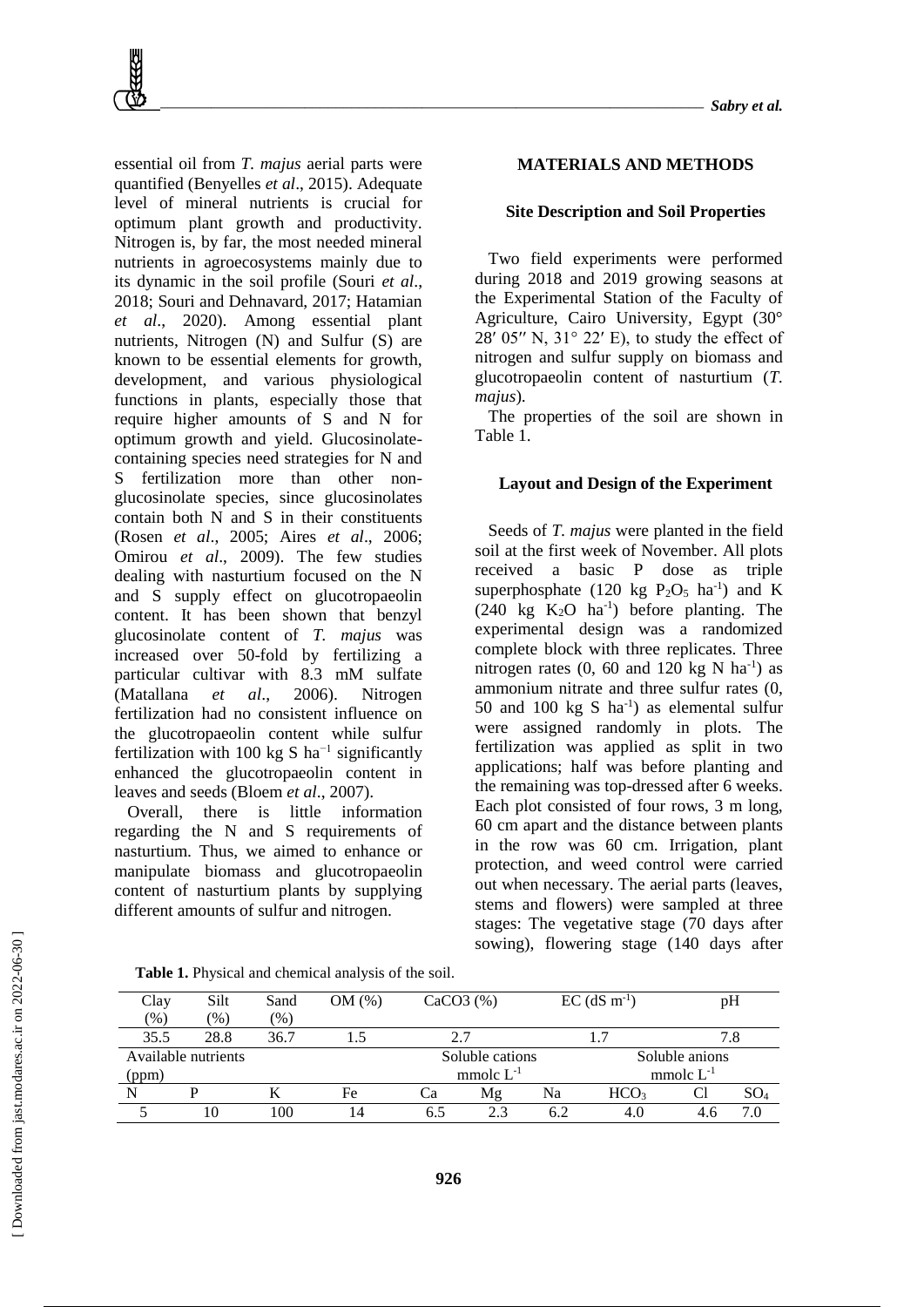sowing) and maturity stage (180 days after sowing). At each sample, plant height, number of branches, plant fresh weight, fresh and dry weights of leaves and stems were determined. Plants were cut at the ground level and separated into leaves and stems to determine their fresh weights. Leaf and stem samples were immediately deepfrozen (-20°C), then freeze-dried, and finely ground before determination of their dry weights. Glucotropaeolin content was determined in leaves and stems of the samples at the three stages, while in seeds only in the third stage. (Christ, BETA 1-8 LD plus, Osterode am, Harz, Germany).

#### **Glucosinolates Analysis**

HPLC determined glucotropaeolin content according to the EU official method (ISO 9167-1) for desulfoglucosinolates. Glucotropaeolin (Merck, Darmstadt, Germany) was used as the internal standard for quantification. Briefly, 0.3 g of fine powder freeze-dried material was extracted by adding 5 mL of 70% MeOH solvent and 50 µL of a 5 mM gluctropaeolin as internal standard. The extracts were centrifuged and the residue was re-extracted twice. The supernatants were combined and the extract volume was adjusted to 10 mL. The extract was loaded onto a small column containing DEAE-Sephadex A-25 (Sigma Aldrich, USA) and glucosinolate was desulfated by adding aryl sulfatase and incubated at room temperature overnight. Desulfoglucosinolates were analyzed with an HPLC unit using ZORBAX Eclipse Plus C18 column  $(4.6\times150$  mm, 5  $\mu$ m PN 883952-702, Agilent Technologies, Inc., USA) with UV detection at 229 nm using a water/acetonitrile gradient (Doheny-Adams *et al*., 2017). The column temperature was maintained at 35◦C with a flow rate of 1 mL min−1. Sample injection volume of 30 μL. The mobile phase consisted of: (A) Water and (B) 20% (v/v) acetonitrile, and the gradient elution program was 1% B for 1 minute, linear gradient to 99% B for 20 minutes, 99% B for 3 minutes, linear gradient to 1% B for 5 minutes, then, 1% B for 10 minutes. The amounts of glucotropaeolin were calculated based on the peak areas of glucotropaeolin and the content was expressed as µmol g−1 DW.

#### **Statistical Analysis**

In each season, normality distributions were checked out by the Wilk Shapiro test (Neter *et al*., 1996). Then, the data were subjected to the analysis of variance in Randomized Complete Block Design (RCBD) by using MSTAT-C V.2.1 software package (Freed *et al*., 1989) for each season separately according to procedures reported by Gomez and Gomez (1984). Differences among means were compared for each trait using Least Significant Differences test (LSD) (Steel *et al*., 1997).

## **RESULTS AND DISCUSSION**

## **Effect of Nitrogen Supply on the Vegetative Growth Characters of**  *T. majus*

Significant effects of N supply were observed on biomass accumulation including plant height; branches number plant-1 , plant fresh weight, leaf fresh and dry weights, stem fresh and dry weights (Table 2). The highest increase in these parameters was observed in the highest N rate (120 kg ha<sup>-1</sup>) at all growth stages in both seasons, while the lowest was recorded in the control plants. These results agree with previous studies reporting that high doses of nitrogen supply significantly enhanced growth and yield of different species such as broccoli plants (Schonhof *et al*., 2007), winter rapeseed (Öztürk 2010), and cabbage (Rosen *et al*., 2005). The positive response of *T. majus* to lower and higher N supply was expected since N is the primary limiting factor for plant growth and yield that determines the production of plant biomass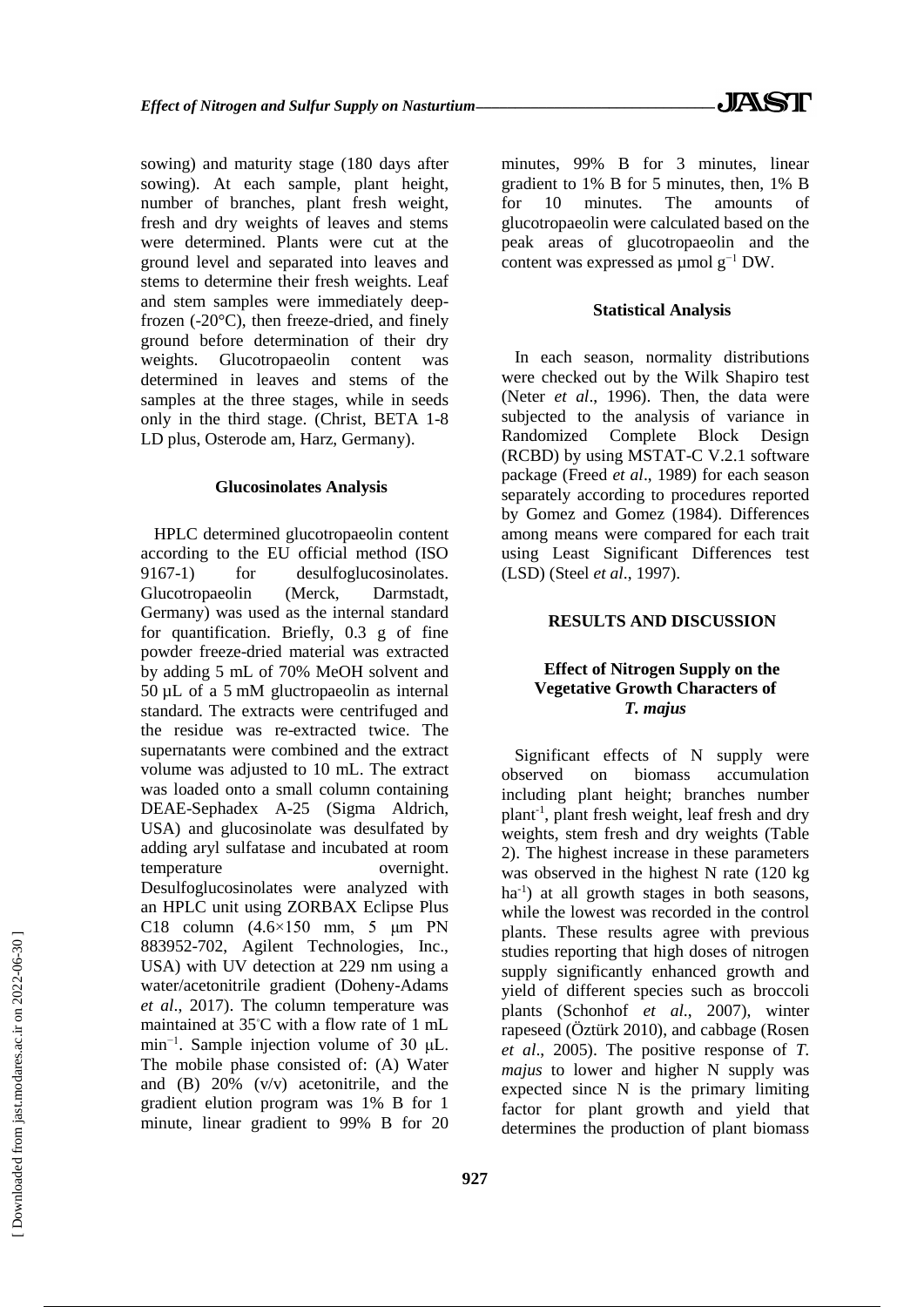| Nitrogen               | Plant height       | <b>Branches</b>   | Fresh weight               | Leaf FW            | Leaf DW           | Stem FW              | Stem DW           |  |
|------------------------|--------------------|-------------------|----------------------------|--------------------|-------------------|----------------------|-------------------|--|
| supply                 | (cm)               | no/Plant          | $(g$ plant <sup>-1</sup> ) | (g)                | (g)               | (g)                  | (g)               |  |
| 1 <sup>st</sup> Season |                    |                   |                            |                    |                   |                      |                   |  |
| $1st$ Sample           |                    |                   |                            |                    |                   |                      |                   |  |
| N <sub>1</sub>         | $32.3$ $\degree$   | 2.7c              | $68.7$ $\degree$           | $23.4^{\circ}$     | 5.0 <sup>c</sup>  | $36.1$ $\degree$     | 5.8 <sup>c</sup>  |  |
| N <sub>2</sub>         | 35.5 <sup>b</sup>  | 3.4 <sup>b</sup>  | 78.0 <sup>b</sup>          | 28.8 <sup>b</sup>  | $5.4^{b}$         | 40.4 <sup>b</sup>    | $6.4^{b}$         |  |
| N <sub>3</sub>         | 38.0 <sup>a</sup>  | 3.6 <sup>a</sup>  | 98.8 <sup>a</sup>          | 32.9 <sup>a</sup>  | 6.1 <sup>a</sup>  | 56.5 <sup>a</sup>    | 7.4 <sup>a</sup>  |  |
| $2nd$ Sample           |                    |                   |                            |                    |                   |                      |                   |  |
| N1                     | $65.1$ $\degree$   | 5.8 <sup>c</sup>  | 439.1 $\degree$            | 46.4 c             | 8.4 <sup>c</sup>  | 174.6 <sup>c</sup>   | 11.7 <sup>c</sup> |  |
| N <sub>2</sub>         | 72.5 <sup>b</sup>  | 6.9 <sup>b</sup>  | 589.6 <sup>b</sup>         | 55.8 $^{\rm b}$    | 10.4 <sup>b</sup> | 233.7 <sup>b</sup>   | 13.3 <sup>b</sup> |  |
| N <sub>3</sub>         | 85.9 <sup>a</sup>  | 7.7 <sup>a</sup>  | 705.6 <sup>a</sup>         | 63.5 <sup>a</sup>  | 11.7 <sup>a</sup> | 264.8 <sup>a</sup>   | 15.1 <sup>a</sup> |  |
| $3^{\rm rd}$ Sample    |                    |                   |                            |                    |                   |                      |                   |  |
| N <sub>1</sub>         | $70.0$ $\degree$   | $10.1$ $\degree$  | 651.9 <sup>c</sup>         | $71.5$ $\degree$   | $13.1$ $\degree$  | 199.8 $\degree$      | $40.2$ $\degree$  |  |
| N <sub>2</sub>         | 77.0 <sup>b</sup>  | 11.6 <sup>b</sup> | 840.6 <sup>b</sup>         | 88.1 <sup>b</sup>  | 17.3 <sup>b</sup> | 282.3 b              | 57.6 <sup>b</sup> |  |
| N <sub>3</sub>         | 90.0 <sup>a</sup>  | 12.9 <sup>a</sup> | 969.2 <sup>a</sup>         | 101.2 <sup>a</sup> | 20.3 <sup>a</sup> | $342.1$ <sup>a</sup> | 67.3 <sup>a</sup> |  |
| $2nd$ Season           |                    |                   |                            |                    |                   |                      |                   |  |
| 1 <sup>st</sup> Sample |                    |                   |                            |                    |                   |                      |                   |  |
| N <sub>1</sub>         | $32.3^{\circ}$     | 3.7 <sup>c</sup>  | $86.2$ $\degree$           | $23.3$ $\degree$   | 4.8 $^{\circ}$    | 44.8 $^{\circ}$      | 5.0 <sup>c</sup>  |  |
| N <sub>2</sub>         | 34.8 <sup>b</sup>  | 4.6 <sup>b</sup>  | 101.7 <sup>b</sup>         | 30.7 <sup>b</sup>  | $6.5^{b}$         | 53.5 $^{\rm b}$      | 5.9 <sup>b</sup>  |  |
| N <sub>3</sub>         | 38.8 <sup>a</sup>  | 5.5 <sup>a</sup>  | 126.4 <sup>a</sup>         | 40.0 <sup>a</sup>  | 8.2 <sup>a</sup>  | 58.1 <sup>a</sup>    | 6.8 <sup>a</sup>  |  |
| $2nd$ Sample           |                    |                   |                            |                    |                   |                      |                   |  |
| N <sub>1</sub>         | $70.3$ $\degree$   | 7.8 <sup>c</sup>  | 925.0 $\degree$            | 75.8 <sup>c</sup>  | 13.9 <sup>c</sup> | $171.2$ <sup>c</sup> | 17.8 <sup>c</sup> |  |
| N2                     | $78.0$ $^{\rm b}$  | 9.1 <sup>b</sup>  | 1107.0 <sup>b</sup>        | 99.1 $^{\rm b}$    | 18.2 <sup>b</sup> | 265.8 <sup>b</sup>   | 27.6 <sup>b</sup> |  |
| N <sub>3</sub>         | 87.3 <sup>a</sup>  | 11.2 <sup>a</sup> | 1250.0 <sup>a</sup>        | 141.9 <sup>a</sup> | 26.1 <sup>a</sup> | $367.5$ <sup>a</sup> | 38.1 <sup>a</sup> |  |
| 3rd Sample             |                    |                   |                            |                    |                   |                      |                   |  |
| N <sub>1</sub>         | $71.67$ $\degree$  | $10.1$ $\degree$  | 938.3 <sup>c</sup>         | 79.7 <sup>c</sup>  | 13.9 <sup>c</sup> | $208.3$ $\degree$    | 21.6 <sup>c</sup> |  |
| N <sub>2</sub>         | 79.92 b            | 11.3 <sup>b</sup> | 1216.2 <sup>b</sup>        | 106.2 <sup>b</sup> | 18.2 <sup>b</sup> | 328.3 b              | 34.1 <sup>b</sup> |  |
| N <sub>3</sub>         | 89.67 <sup>a</sup> | 13.7 <sup>a</sup> | 1395.0 <sup>a</sup>        | 138.5 <sup>a</sup> | 26.1 <sup>a</sup> | 462.9 <sup>a</sup>   | 47.7 <sup>a</sup> |  |

**Table 2.** Effect of nitrogen supply on plant height, branches number, fresh weight, leaf fresh and dry weights, stem fresh and dry weights of *T. majus* during first and second seasons.<sup>*a*</sup>

*<sup>a</sup>* Values with different letters in the same column are significantly different at P< 0.05. N1: 0, N2:, N3: 120 kg N ha<sup>-1</sup>, and S1: 0, S2: 50, S3: 100 kg S ha<sup>-1</sup>.

(Souri and Neumann, 2018). It acts as building block in the plant tissues and genetic, and metabolic and physiological processes. Moreover, N is an essential component in synthesizing nucleic acids, amino acids, coenzymes, amides and chlorophyll. It participates in the transport of protons and electrons in photosynthesis, respiration and the signal transduction path between organs (Rathke *et al*., 2005; Skubij *et al*., 2020).

## **Effect of Sulfur Supply on Vegetative Growth Characters of** *T. majus*

Vegetative traits of *T. majus* increased with S supply in both seasons (Table 3). Plants that received the highest supply were significantly taller and had more branches than other treatments, whereas the control plants were shorter and had lower number of branches. The fresh weigh, fresh leaves and stems per plant were significantly greater in plants supplied with 100 kg S ha<sup>-1</sup>, followed by 50 kg S ha<sup>-1</sup> compared to non-supplied plants. The more significant plant fresh weight was attributable to the significantly greater plant height and branches number.

Leaf and stem dry weights reached maximum values at 100 kg S ha<sup>-1</sup> followed by 50 kg S ha<sup>-1</sup>, whereas the lowest values were recorded for non-supplied plants in both seasons. However, the differences were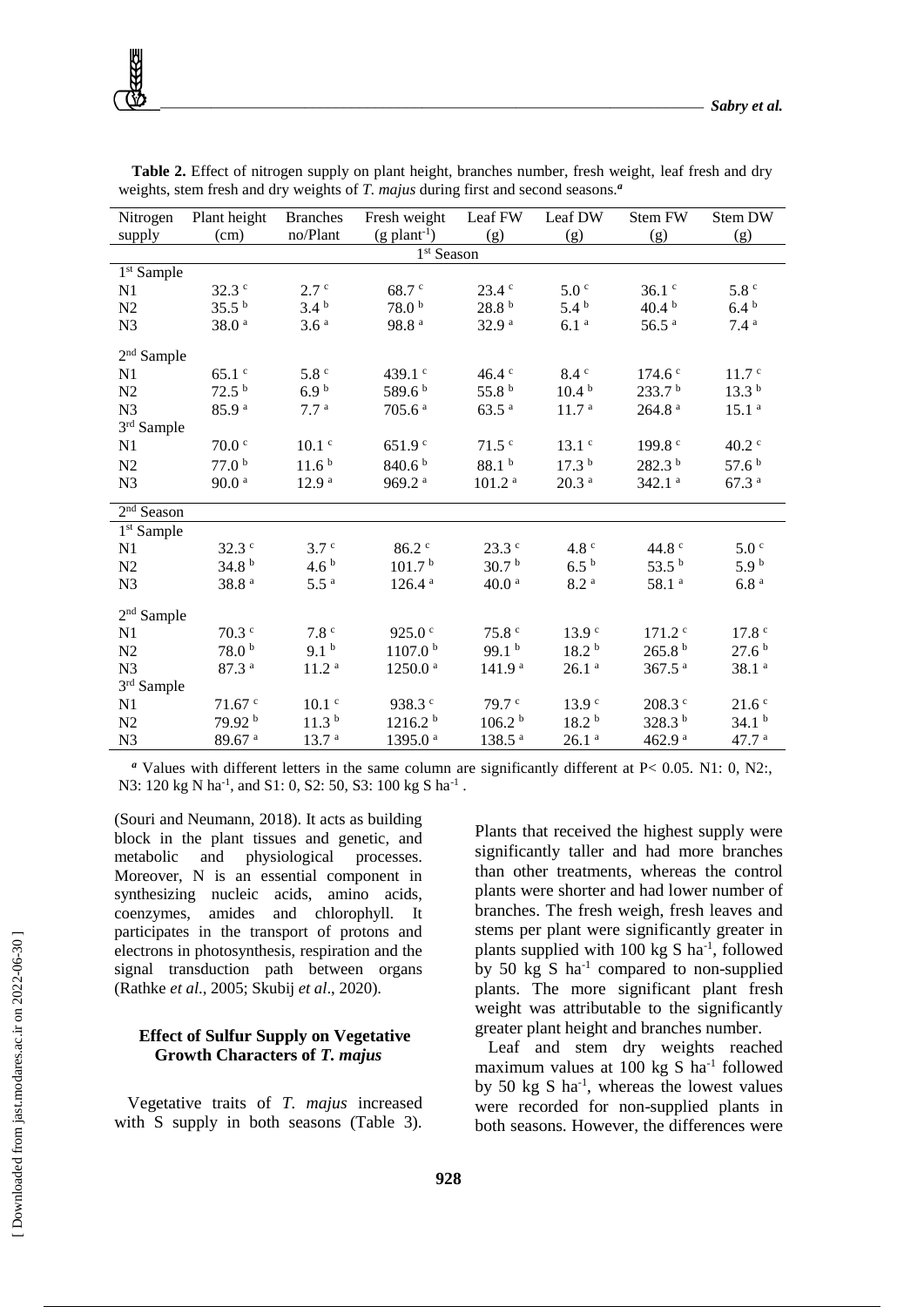| Plant height      | <b>Branches</b>                                                                  | Fresh weight                                                           | Leaf FW                                                                                | Leaf DW                                                                            | <b>Stem FW</b>                                                           | Stem DW                                                                |  |  |
|-------------------|----------------------------------------------------------------------------------|------------------------------------------------------------------------|----------------------------------------------------------------------------------------|------------------------------------------------------------------------------------|--------------------------------------------------------------------------|------------------------------------------------------------------------|--|--|
| (cm)              | no/Plant                                                                         | $(g$ plant <sup>-1</sup> )                                             | (g)                                                                                    | (g)                                                                                | (g)                                                                      | (g)                                                                    |  |  |
| $1st$ Season      |                                                                                  |                                                                        |                                                                                        |                                                                                    |                                                                          |                                                                        |  |  |
|                   |                                                                                  |                                                                        |                                                                                        |                                                                                    |                                                                          |                                                                        |  |  |
| 34.0 <sup>b</sup> | 3.13 <sup>b</sup>                                                                | 74.8 <sup>c</sup>                                                      | 24.8 <sup>c</sup>                                                                      | 5.1 <sup>c</sup>                                                                   | $40.3$ $\degree$                                                         | 6.0 <sup>c</sup>                                                       |  |  |
| 35.7 <sup>a</sup> | 3.27 <sup>b</sup>                                                                | 81.8 <sup>b</sup>                                                      | 28.3 <sup>b</sup>                                                                      | $5.5^{\circ}$                                                                      | 44.2 <sup>b</sup>                                                        | $6.4^{b}$                                                              |  |  |
| 36.3 <sup>a</sup> | $3.44$ <sup>a</sup>                                                              | 88.8 <sup>a</sup>                                                      | 32.1 <sup>a</sup>                                                                      | 6.1 <sup>a</sup>                                                                   | 48.5 <sup>a</sup>                                                        | 7.3 <sup>a</sup>                                                       |  |  |
|                   |                                                                                  |                                                                        |                                                                                        |                                                                                    |                                                                          |                                                                        |  |  |
| $71.1$ c          | $6.5^{b}$                                                                        | 528.3 c                                                                | 52.2 <sup>b</sup>                                                                      | 9.6 <sup>b</sup>                                                                   | $206.5^{b}$                                                              | $12.4^{b}$                                                             |  |  |
| 74.3 <sup>b</sup> | 6.9 <sup>a</sup>                                                                 | 587.2 <sup>b</sup>                                                     | $55.8$ $^{\rm a}$                                                                      | 10.2 <sup>a</sup>                                                                  | 231.0 <sup>a</sup>                                                       | 13.7 <sup>a</sup>                                                      |  |  |
| 77.5 <sup>a</sup> | 6.9 <sup>a</sup>                                                                 | 618.9 <sup>a</sup>                                                     | 57.8 <sup>a</sup>                                                                      | 10.5 <sup>a</sup>                                                                  | 235.5 <sup>a</sup>                                                       | 13.9 <sup>a</sup>                                                      |  |  |
|                   |                                                                                  |                                                                        |                                                                                        |                                                                                    |                                                                          |                                                                        |  |  |
| 75.2 <sup>c</sup> | 10.9 <sup>c</sup>                                                                | $778.7$ $\degree$                                                      | 80.9 <sup>c</sup>                                                                      | 15.7 <sup>b</sup>                                                                  | $247.2$ $\degree$                                                        | $51.1$ $\degree$                                                       |  |  |
| 79.1 <sup>b</sup> | 11.6 <sup>b</sup>                                                                | 814.5 <sup>b</sup>                                                     | 87.5 <sup>b</sup>                                                                      | 17.1 <sup>a</sup>                                                                  | 277.3 <sup>b</sup>                                                       | 54.7 <sup>b</sup>                                                      |  |  |
| 82.6 <sup>a</sup> | 12.1 <sup>a</sup>                                                                | 868.3 <sup>a</sup>                                                     | 92.3 <sup>a</sup>                                                                      | 17.9 <sup>a</sup>                                                                  | 300.0 <sup>a</sup>                                                       | 59.2 <sup>a</sup>                                                      |  |  |
| $2nd$ Season      |                                                                                  |                                                                        |                                                                                        |                                                                                    |                                                                          |                                                                        |  |  |
|                   |                                                                                  |                                                                        |                                                                                        |                                                                                    |                                                                          |                                                                        |  |  |
| 34.0 <sup>c</sup> | 4.2 <sup>b</sup>                                                                 | 97.9 <sup>c</sup>                                                      | $28.5$ $\degree$                                                                       | 6.1 <sup>c</sup>                                                                   | $49.5$ c                                                                 | 5.6 <sup>b</sup>                                                       |  |  |
|                   |                                                                                  |                                                                        |                                                                                        |                                                                                    |                                                                          | 5.8 <sup>b</sup>                                                       |  |  |
| 36.3 <sup>a</sup> | 4.9 <sup>a</sup>                                                                 | 110.7 <sup>a</sup>                                                     | 33.5 <sup>a</sup>                                                                      | 6.9 <sup>a</sup>                                                                   | 55.0 <sup>a</sup>                                                        | 6.2 <sup>a</sup>                                                       |  |  |
|                   |                                                                                  |                                                                        |                                                                                        |                                                                                    |                                                                          |                                                                        |  |  |
|                   |                                                                                  |                                                                        |                                                                                        |                                                                                    |                                                                          | $23.3^{\circ}$                                                         |  |  |
|                   |                                                                                  |                                                                        |                                                                                        |                                                                                    |                                                                          | 28.4 <sup>b</sup>                                                      |  |  |
|                   |                                                                                  |                                                                        |                                                                                        |                                                                                    |                                                                          | 31.7 <sup>a</sup>                                                      |  |  |
|                   |                                                                                  |                                                                        |                                                                                        |                                                                                    |                                                                          |                                                                        |  |  |
| 76.7 <sup>c</sup> | 10.8 <sup>b</sup>                                                                | $1064.2$ °                                                             | 98.0 <sup>c</sup>                                                                      | 16.8 <sup>c</sup>                                                                  | $290.0$ c                                                                | $30.1$ $\degree$                                                       |  |  |
| 80.9 <sup>b</sup> | 11.7 <sup>a</sup>                                                                | 1206.7 <sup>b</sup>                                                    | 108.2 <sup>b</sup>                                                                     | 19.2 <sup>b</sup>                                                                  | 333.3 <sup>b</sup>                                                       | 34.3 <sup>b</sup>                                                      |  |  |
| 83.7 <sup>a</sup> | 12.3 <sup>a</sup>                                                                | 1278.8 <sup>a</sup>                                                    | 118.3 <sup>a</sup>                                                                     | 22.2 <sup>a</sup>                                                                  | 376.7 <sup>a</sup>                                                       | 39.1 <sup>a</sup>                                                      |  |  |
|                   | 35.5 <sup>b</sup><br>75.0 <sup>c</sup><br>79.1 <sup>b</sup><br>81.6 <sup>a</sup> | 4.6 <sup>b</sup><br>$8.4^{b}$<br>9.5 <sup>a</sup><br>10.2 <sup>a</sup> | 105.6 <sup>b</sup><br>$1002.0$ $\degree$<br>1096.0 <sup>b</sup><br>1167.0 <sup>a</sup> | 31.8 <sup>b</sup><br>91.6 <sup>c</sup><br>104.5 <sup>b</sup><br>120.5 <sup>a</sup> | $6.4^{b}$<br>16.6 <sup>c</sup><br>19.2 <sup>b</sup><br>22.2 <sup>a</sup> | 51.7 <sup>b</sup><br>$224.5$ $\degree$<br>275.0 <sup>b</sup><br>305.0a |  |  |

**Table 3.** Effect of sulfur supply on plant height, branches number, fresh weight, leaf fresh and dry weights, stem fresh and dry weights of *T. majus* during first and second seasons.

*<sup>a</sup>* Values with different letters in the same column are significantly different at P< 0.05. N1: 0, N2: 60, N3: 120 kg N ha<sup>-1</sup> and S1: 0, S2: 50, S3: 100 kg S ha<sup>-1</sup>.

not significant between plants supplied with 100 and 50 kg S ha-1 in some cases mostly in the flowering stage. The growth response of *T. majus* to S supply at all stages of growth and during the two seasons reached an ideal degree in  $100 \text{ kg } S$  ha<sup>-1</sup> treatment, although the magnitude of response to N was better. The results are supported by the findings of Rosen *et al.* (2005) who revealed that increasing sulfur rate improved yield and tissue S concentration of cabbage but decreased N concentration. Application of S significantly increased fresh weight of the main root of horseradish (Rivelli *et al*., 2016). Studies have shown that significant increase in protein concentrations with application of S has been reported in canola

and broccoli. Reducing yield, protein and enzyme synthesis are adversely affected with limiting S supply (Schonhof *et al*., 2007; Jan *et al*., 2010). High sulfur fertilization appeared to increase chlorophyll and protein contents in leaves, suggesting a superior photosynthetic activity in comparison with plants grown without S (Anjum *et al*., 2012). The positive impact of sulfur may be due to its role as an essential element for plant growth and its presence in proteins, glutathione, phytochelatins, thioredoxins, chloroplast membrane lipids, and certain coenzymes and vitamins (Jamal *et al*., 2010). Another study showed that forage brassicas often respond more to N than S fertilization (Wilson *et al*., 2006).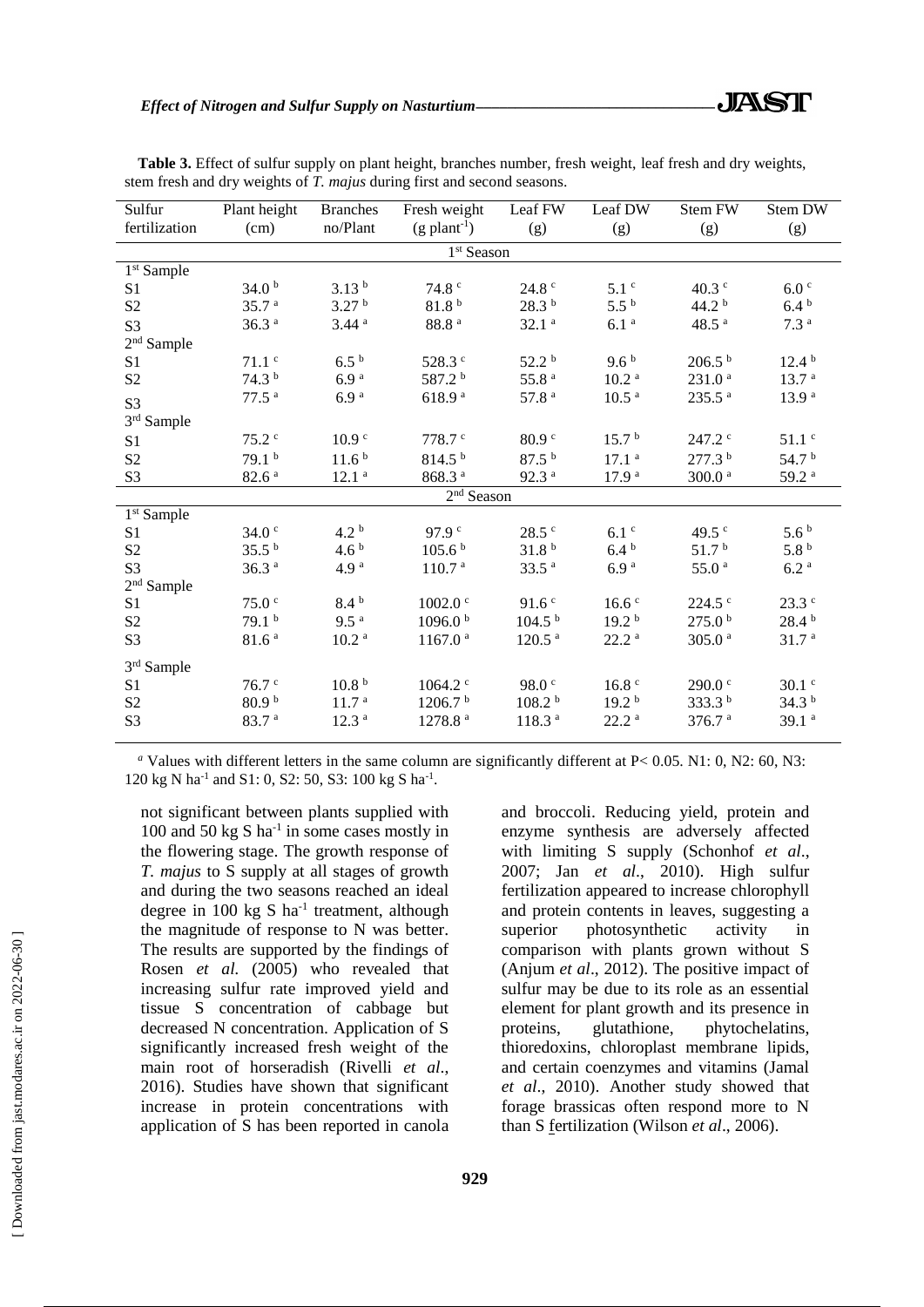

**Figure 1.** Effect of nitrogen and sulfur supply on seed yield of *T. majus* during two seasons. N1: 0, N2: 60, N3: 120 kg N ha<sup>-1</sup>, and S1: 0, S2: 50, S3: 100 kg S ha<sup>-1</sup>.

## **Effect of Nitrogen and Sulfur Supply on Seed Yield of** *T. majus*

Seed yield ranged from 400 to 750 g plot<sup>-1</sup> in the first season and from 710 to 821 in the second season (Figure 1). Seed yield gradually increased with nitrogen supply in both seasons. The highest seed yield was observed at the maximum N supply (120 kg ha<sup>-1</sup>) whereas the lowest value was recorded in non-supplied plants. Seed yield of plants supplied with 120 kg N  $ha^{-1}$  were significantly higher by 28%, 27% than those supplied with 60 kg N  $ha^{-1}$  in the first and second seasons, respectively. Besides, in these two seasons, when N supply increased from 0 to 60 kg  $ha^{-1}$ , significant increases of, respectively, 46 and 57% in seed yield were observed, and further increases of 87 and 100% were recorded for 120 kg N ha-1 compared to  $N_1$ .

Significant differences occurred with S supply exhibiting increases in seed yield plot<sup>-1</sup> (Figure 1) to reach the maximum at 100 kg S ha<sup>-1</sup>, whereas the lowest value was recorded in the control plants. Seed yield of plants supplied with 100 kg S  $ha^{-1}$  were significantly higher by 7 and 13% than 50  $kg S$  ha<sup>-1</sup>, in the first and second seasons, respectively. In these two seasons, when sulfur supply increased from 0 to 50 kg  $ha^{-1}$ , significant increases of, respectively, 17% and 8% in seed yield were observed, and further increases of 26 and 22% were recorded for 100 kg S ha<sup>-1</sup> compared to  $S_1$ . Results obtained here are in agreement with the results reported by Jackson (2000) on canola and by Nuttall *et al*. (1987) on brassica, who indicated that seed yield significantly responded to nitrogen and sulfur.

## **Effect of Nitrogen on Glucotropaeolin Content**

Glucotropaeolin content was quantitatively determined in leaves, stems and seeds of *T. majus* plants grown under N and S supply (Figure 2-7). Seeds showed higher yields of glucotropaeolin followed by leaves and dropped to very low amount in stems. Glucotropaeolin content ranged from 23.45 to  $45.26 \mu \text{mol g}^{-1}$  DW in leaves and from 117.92 to 156.31  $\mu$ mol g<sup>-1</sup> DW in seeds. The response of glucotropaeolin content to N supply varied between plant parts and growth stages. While glucotropaeolin content in seeds was unaffected by N supply, there were significant increases in glucotropaeolin content of leaves, especially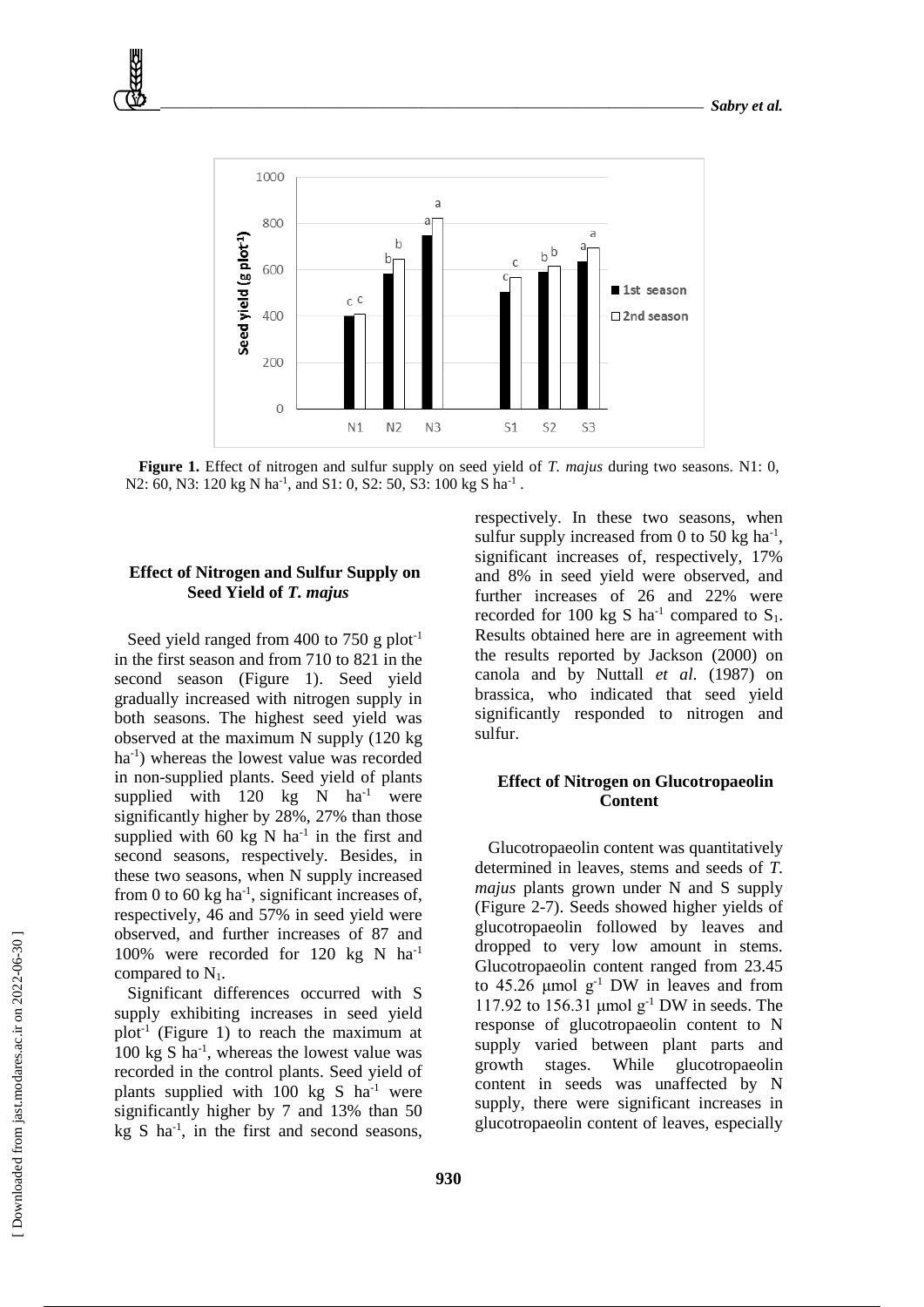

**Figure 2.** Effect of nitrogen on glucotropaeolin content in leaves and stems of *T. majus* in the first sample during two seasons. N1: 0, N2: 60, N3: 120 kg N ha<sup>-1</sup>

at later stages (the second and third samples) compared to the early one.

The highest glucotropaeolin content in leaves was found in plants that received 120  $kg \text{ N}$  ha<sup>-1</sup> (Figures 2, 3, and 4). Nitrogen supply with  $120$  kg N ha<sup>-1</sup> enhanced the glucotropaeolin content in leaves by a range of 8-18% in the different samples compared to the other rates. There were no apparent trends in how glucotropaeolin content in stems were influenced when nitrogen supply increased since the stems have only a small proportion of this glucosinolate.

Several studies have focused on the positive effect of N on total glucosinolates. In a study by Schonhof *et al*. (2007), broccoli plants grown with an insufficient N supply showed an increase in total glucosinolate concentrations independent of the sulfur level, whereas, Bilsborrow *et al.*  (1993) revealed that under constant sulfur supply, increasing nitrogen up to  $150 \text{ kg}$  ha<sup>-1</sup> increased seed glucosinolates of oilseed rape. However, there was no effect at higher nitrogen rates. In summary, previous results showed that glucosinolate content differ in response to nitrogen since nitrogen supply may increase, decline, or have no impact on their content and composition. (Kim *et al*., 2002; Schonhof *et al*., 2007; Omirou *et al*., 2009). That may be varied with plant species, growth stage and organs, and the rate of nitrogen supplied (Falk *et al*., 2007).

# **Effect of Sulfur on Glucotropaeolin Content**

Data illustrated in Figures 5, 6, and 7 demonstrate that glucotropaeolin content in leaves clearly responded to sulfur supply in both seasons at all growth stages. As sulfur supply increased, glucotropaeolin content in leaves and seeds increased.

Increasing S supply from 0 to 50 and further to 100 kg S  $ha^{-1}$  significantly increased the glucotropaeolin content in leaves by 3 to 21% and by 4 to 17% in the first and second seasons, respectively. On the other hand, the greatest glucotropaeolin content in seeds was recorded from plants that received 100 kg S  $ha^{-1}$  and increased the glucotropaeolin content by about 11% in both seasons compared to the control. The differences between 50 to 100 kg S ha<sup>-1</sup> failed to be significant in the first season. Several studies have focused on the positive effect of S on total glucosinolates since it is essential constituent of glucosinolates. Glucosinolate concentrations of *Brassica rapa* can be increased by S fertilization (Schonhof *et al*., 2007). In addition, an increased sulfur supply has been shown to result in higher total glucosinolates up to 20 fold of Brassica (Falk *et al*., 2007) and sinigrin, glucobrassicanapin, gluconapin and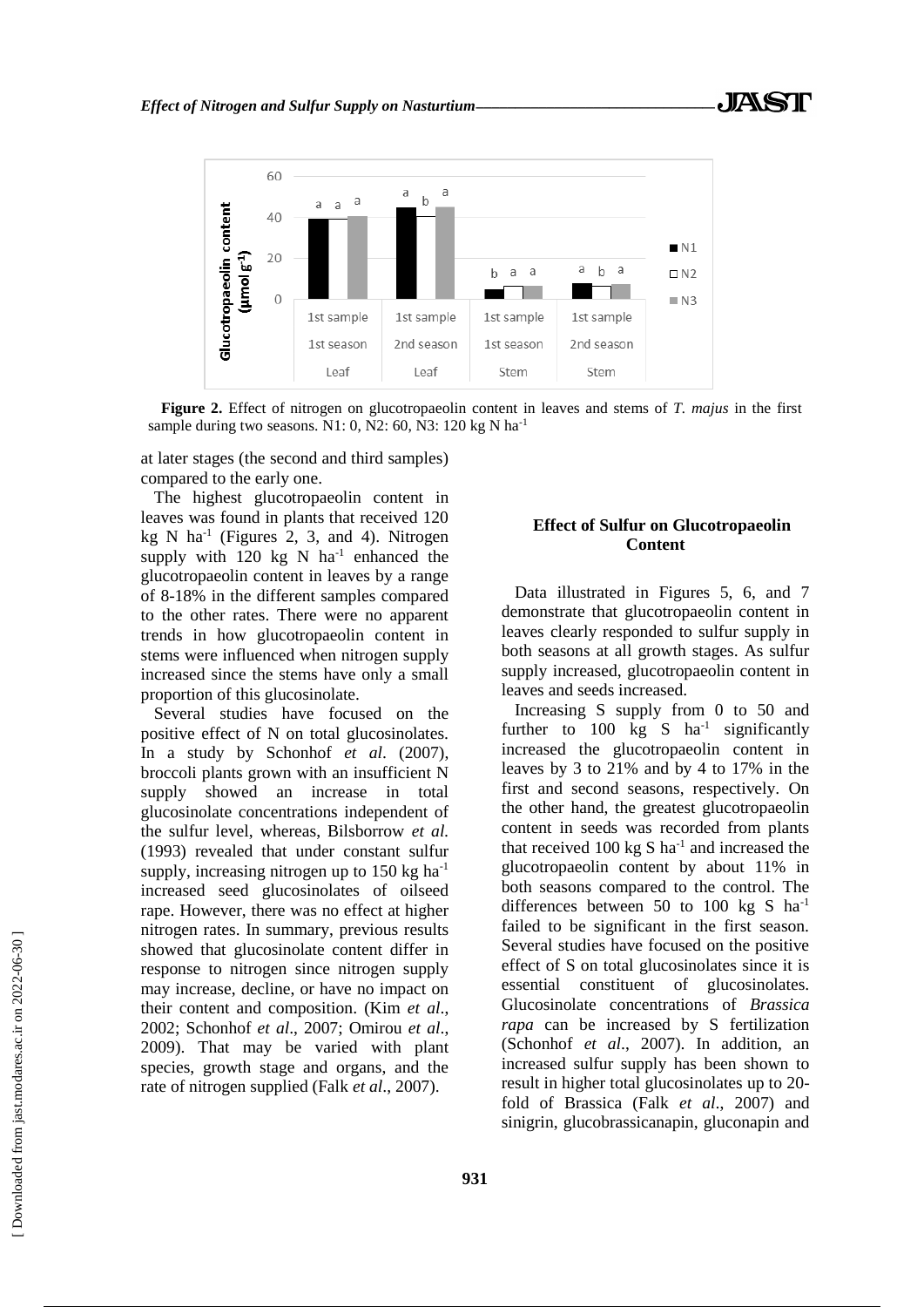

**Figure 3.** Effect of nitrogen on glucotropaeolin content in leaves and stems of *T. majus* in the second sample during two seasons**.** N1: 0, N2: 60, N3: 120 kg N ha-1



**Figure 4.** Effect of nitrogen on glucotropaeolin content in leaves, stems and seeds of *T. majus* in the third sample during two seasons. N1: 0, N2: 60, N3: 120 kg N ha<sup>-1</sup>

progoitrin in *Brassica juncea* L. (Kaur *et al*., 1990). Similarly, higher sulfur fertilization increased the alkyl and alkenyl glucosinolate concentrations in broccoli and radish, respectively (Krumbein *et al*., 2001). In contrast, higher nitrogen fertilization declined the alkyl glucosinolate concentration in broccoli, whereas, Vallejo *et al*. (2003) reported that sulfur supply, in general, did not affect total glucosinolates in edible portions of broccoli on a clay soil. This may be because the soil S content was already sufficient.

## **Effect of Nitrogen and Sulfur Interaction on Vegetative Growth of** *T. majus*

Results presented in Tables 4 and 5 show that interaction between nitrogen and sulfur supply had a significant effect on plant height, branches number, plant fresh weight, fresh leaves and stems as well as dry leaves and stems plant<sup>-1</sup> and seed yield plot<sup>-1</sup>.

These results indicated that the maximum of the above-mentioned parameters were found at the combination between 120 kg N ha<sup>-1</sup> and 100 kg S ha<sup>-1</sup>, while the lowest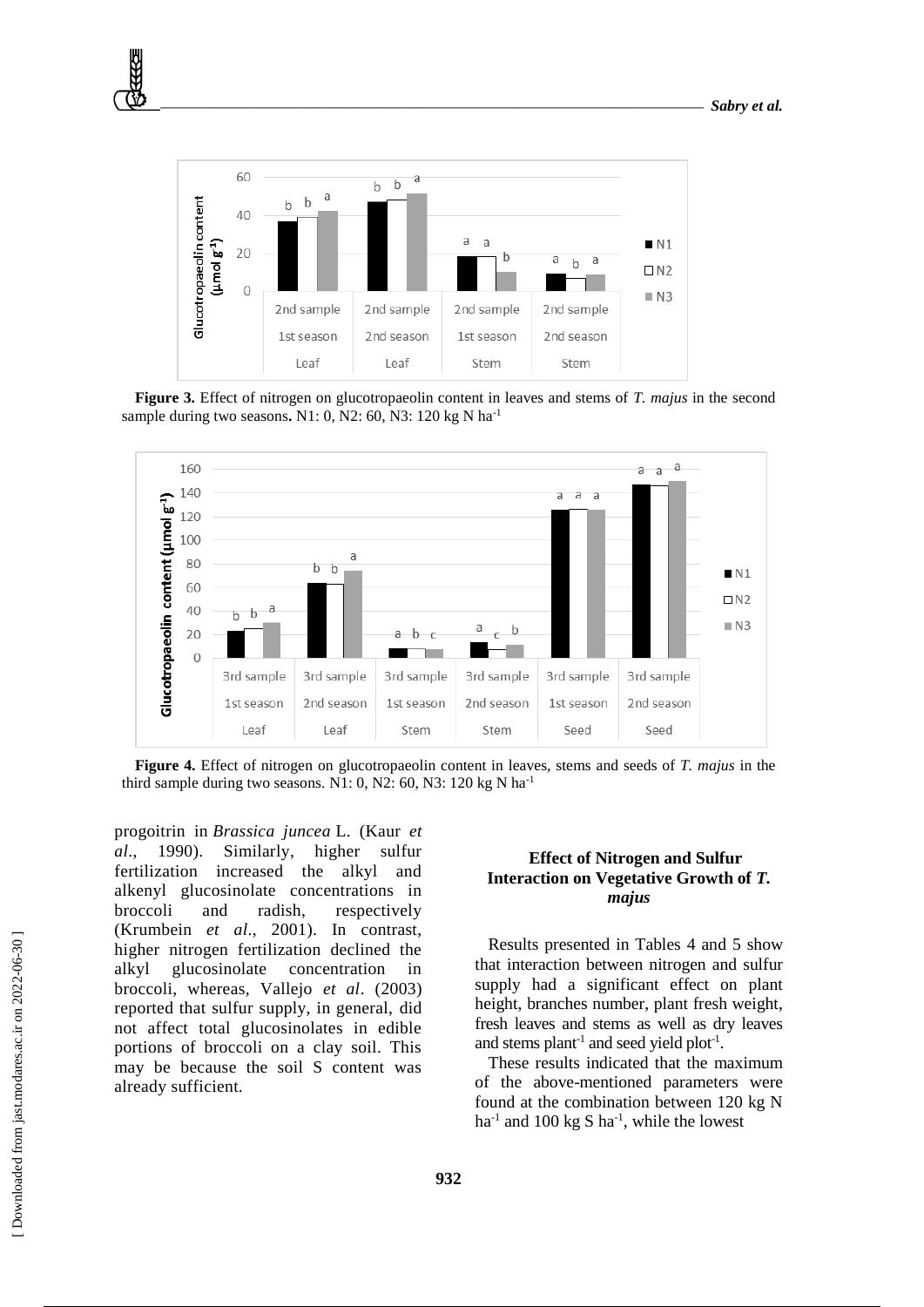

**Figure 5.** Effect of sulfur on glucotropaeolin content in leaves and stems of *T. majus* in the first sample during two seasons.  $S1: 0$ ,  $S2: 50$ ,  $S3: 100$  kg S ha<sup>-1</sup>.



**Figure 6.** Effect of sulfur on glucotropaeolin content in leaves and stems of *T. majus* in the second sample during two seasons. S1: 0, S2: 50, S3: 100 kg S ha<sup>-1</sup>.



**Figure 7.** Effect of sulfur on glucotropaeolin content in leaves, stems and seeds of *T. majus* in the third sample during two seasons.  $S1: 0$ ,  $S2: 50$ ,  $S3: 100$  kg S ha<sup>-1</sup>.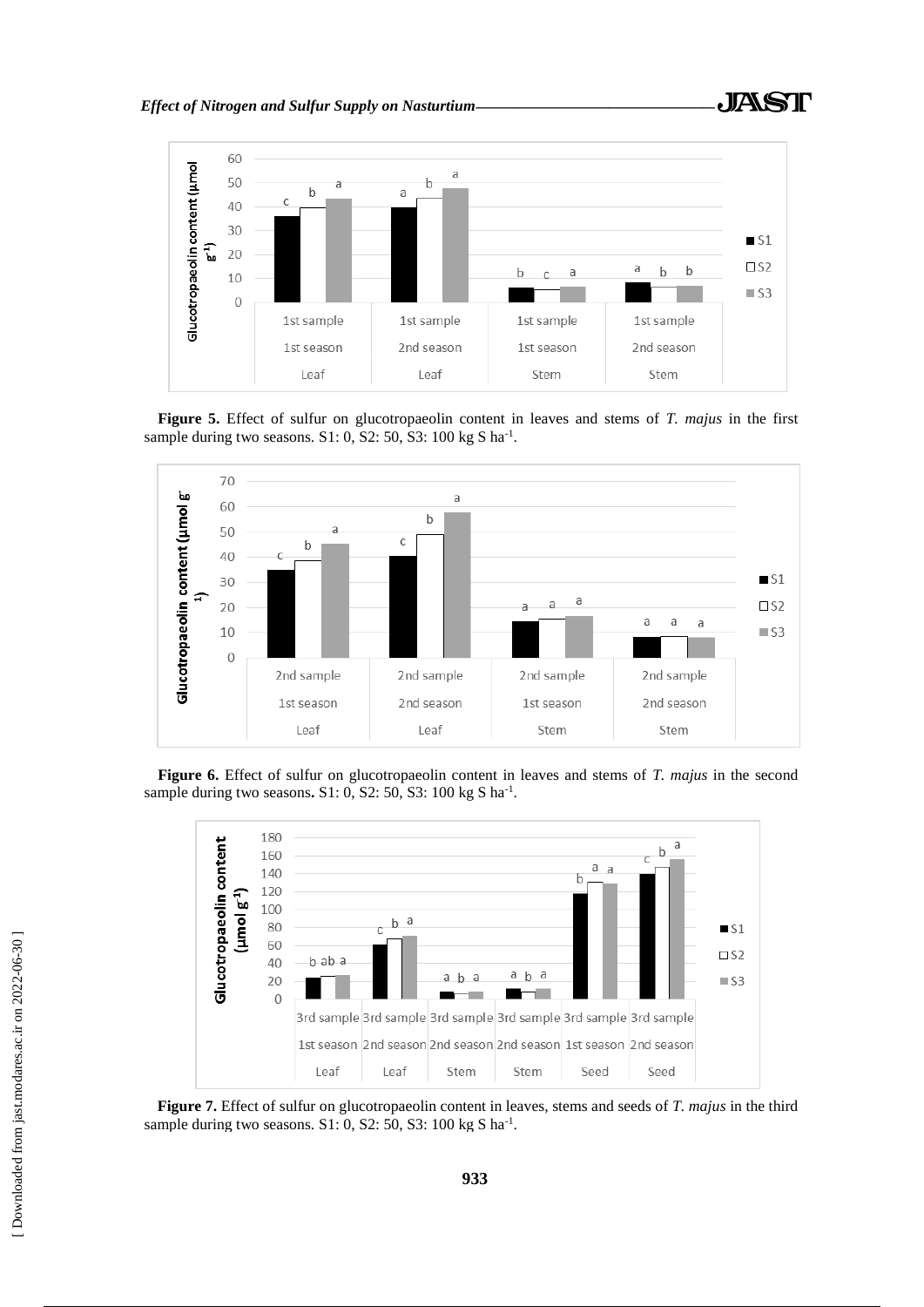values were obtained without sulfur and nitrogen supply at all growth stages, except the second sample of the first season.

Improvement in the growth, yield attributes and nitrogen accumulation with the combined application of N and S was also observed by Fazili *et al*. (2010). Plants grown with nitrogen and sulfur supply had lower nitrate-N content and higher nitrate reductase activity in leaves than those grown with only N, allowing nitrate to be reduced to nitrogen (Fismes *et al*., 2000). The balance between them (N:S ratio) affect assimilation of sulfate ions regulating the plant S requirements concerning its N demand. The narrowing N:S ratio leads to the accumulation of inorganic sulfur compounds, while the expansion of the N:S ratio increases the uptake of non-protein N forms. (Skubij *et al*., 2020).

## **Interaction of Nitrogen and Sulfur Supply on Glucotropaeolin Content**

The interaction between nitrogen and sulfur supply on glucotropaeolin content in leaves, stems, and seeds was investigated (Table 6). Nitrogen and sulfur supply significantly improved the glucotropaeolin content in leaves and seeds at all growth stages and in both years. Leaf glucotropaeolin content in the higher supply of N associated with the lower or the higher supply of S was significantly greater than that in the lower supply of N. On the other hand, with no S supply, leaf glucotropaeolin content was the lowest at all growth stages in both years. Glucotropaeolin content in stems was changed with both N and S supply, however, it did not show a consistent general trend and no explainable variation was detected.

Based on several reports, glucosinolates content of many plants mainly depends on the balance between nitrogen and sulfur status or the N:S ratio (Zhao *et al*., 1993). In oilseed rape (*Brassica napus* L.) and *Brassica nigra* L., studies have reported that high N with low or insufficient S supply

declined glucosinolate content of the seed. In contrast, plants with low N and adequate S had greater allyl isothiocyanate levels (Wolfson, 1982, Zhao *et al*., 1993). As nitrogen to sulfur supply decreased, glucosinolate content tended to increase (Falk *et al*., 2007). However, Palaniswamy *et al*. (1995) noticed that increasing N:S ratio in nutrient solution declined the phenylethyl isothiocyanate concentration in watercress plants. Interestingly, N supply increased glucosinolate concentration or did not affect when the S-sufficient soil was used.

### **CONCLUSIONS**

In general, N and S supply proved to be key factors in determining higher biomass accumulation of *Tropaeolum majus,* whether used as herb or seed. Seeds of *Tropaeolum majus* showed higher yields of glucotropaeolin followed by leaves and stems. Glucotropaeolin content ranged from 23.45 to 45.26  $\mu$ mol  $g^{-1}$  DW in leaves and from 117.92 to 156.31  $\mu$ mol g<sup>-1</sup> DW in seeds. An increased N or S supply resulted in higher total glucotropaeolin content. Finally, from our results, a rate of 120 kg ha-<sup>1</sup> of N and 100 kg S ha<sup>-1</sup> determined the optimal response in terms of both yield and quality.

#### **REFERENCES**

- **1.** Aires, A., Rosa, E. and Carvalho, R. 2006. Effect of Nitrogen and Sulfur Fertilization on Glucosinolates in the Leaves and Roots of Broccoli Sprouts (*Brassica oleracea* var. Italica). *J. Sci. Food Agric.,* **86:** 1512–1516.
- 2. Bilsborrow, P. E., Evans, E. J. and Zhao, F. J. 1993. The Influence of Spring Nitrogen on Yield, Yield Components and Glucosinolate Content of Autumn Sown Oilseed Rape (*Brassica napus*). *J Agr. Sci. Cambr.,* **120:** 219–224.
- 3. Anjum, N. A., Gill, S. S., Umar, S., Ahmad, I., Duarte, A. C. and Pereira, E. 2012. Improving Growth and Productivity of *Oleiferous brassicas* under Changing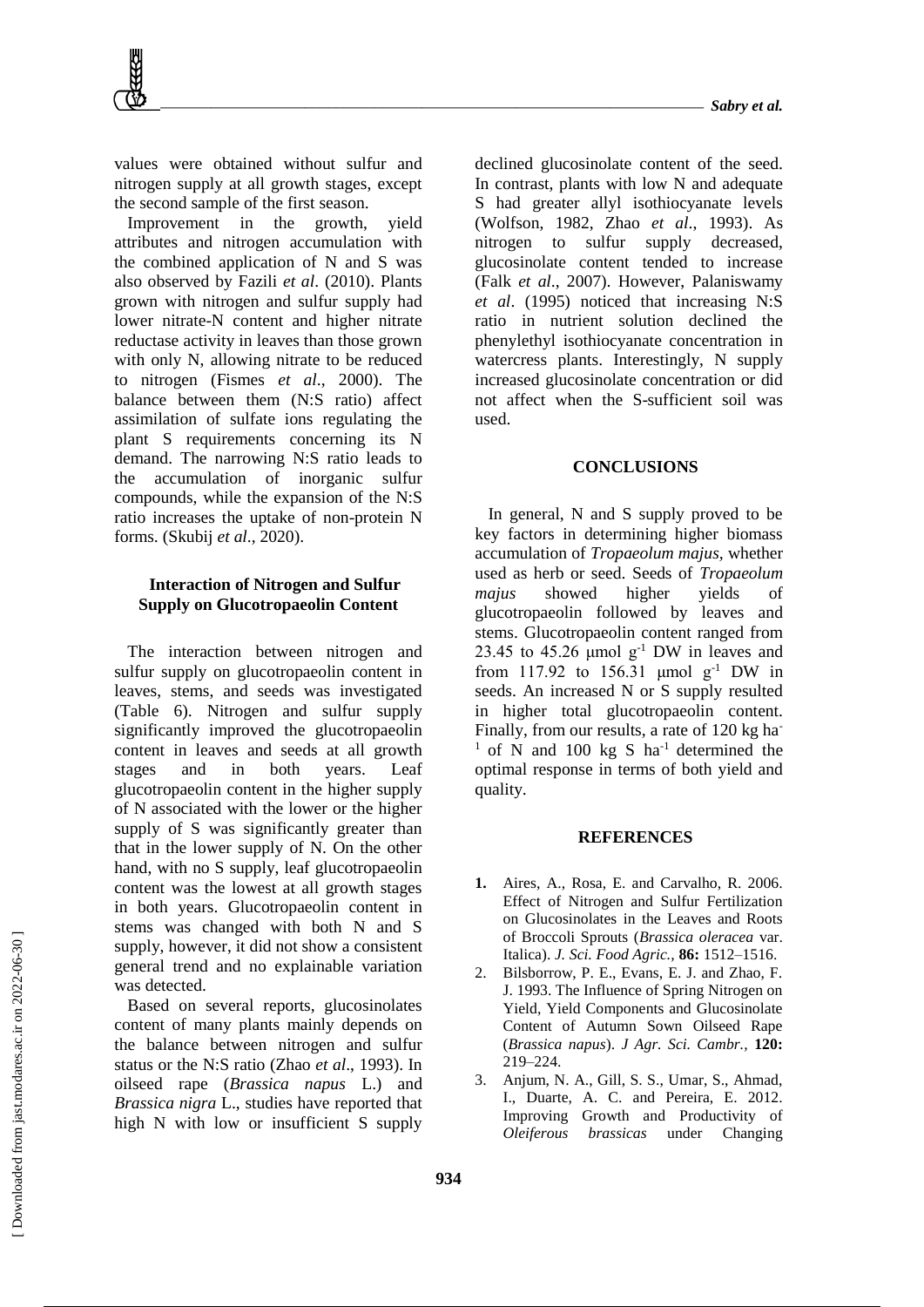- 4. Bazylko, A., Granica, S., Filipek, A., Piwowarski, J., Stefanska, J., Osinska, E. and Kiss, A. K. 2013. Comparison of Antioxidant, Anti-inflammatory, Antimicrobial Activity and Chemical Composition of Aqueous and Hydroethanolic Extracts of the Herb of *Tropaeolum majus* L. *Ind. Crops Prod.,* **50:** 88-94.
- 5. Benyelles, B., Hocine, H. Fekih, A., Touaibia, M., Muselli, A., Djabou, N., El Amine Dib, M., Tabti, B. and Costa, J. 2015. Chemical Composition of the Volatile Components of *Tropaeolum majus* L. (Garden Nasturtium) from North Western Algeria. *Phyto. Chem. Bio. Sub. J.,* **9(3):** 92- 97.
- 6. Bloem, E., Haneklaus, S. and Schnug, E. 2007. Comparative Effects of Sulfur and Nitrogen Fertilization and Post-Harvest Processing Parameters on the Glucotropaeolin Content of *Tropaeolum majus* L. *J. Sci. Food Agric.,* **87:** 1576– 1585.
- 7. Butnariu, M. and Bostan, C. 2011. Antimicrobial and Anti-Inflammatory Activities of the Volatile Oil Compounds from *Tropaeolum majus* L. (Nasturtium). *Afr. J. Biotechnol.,* **10(31):** 5900–5909.
- 8. Chevallier, A. and Dorling, K. 1996. *The Encyclopedia of Medicinal Plants.* DK Pub., London.
- 9. Doheny-Adams, T., Redeker, K., Kittipo, V., Bancroft, I. and Hartley, S. E. 2017. Development of an Efficient Glucosinolate Extraction Method. *Plant Methods,* **13:** 17.
- 10. Das, M., Biswas, S. K., Zaman, S. and Mitra, A. 2019. Nasturtium (*Tropaeolum majus*) an Annual Herb Has Medicinal Property to Cure Throat Sore and It Has Antivirus Property. *Int J. Environ. Agri. Sci.,* **3:** 1 3: 016.
- 11. Falk, K. L., Tokuhisa, J. G. and Gershenzon, J. 2007. The Effect of Sulfur Nutrition on Plant Glucosinolate Content: Physiology and Molecular Mechanisms. *Plant Biol.,* **9:** 573– 581.
- 12. Fismes, J., Vong, P. C., A. Guckert, A. and Frossard, E. 2000. Influence of Sulfur on Apparent N-Use Efficiency, Yield and Quality of Oilseed Rape (*Brassica napus* L.)

Grown on a Calcareous Soil. *Eur. J. Agron.,* **12(2):** 127–141.

- 13. Freed, R., Einensmith, S. P., Gutez, S., Reicosky, D., Smail, V. W. and Wolberg, P. 1989. *User's Guide to MSTAT-C Analysis of Agronomic Research Experiments*. Michigan State University, East Lansing, USA.
- 14. Fazili, I. S., Masoodi, M., Ahmad, S., Jamal, A., Khan, J. S. and Abdin, M. Z. 2010. Interactive Effect of Sulfur and Nitrogen on Growth and Yield Attributes of Oilseed Crops (*Brassica campestris* and *Eruca sativa* Mill.) Differing in Yield Potential. *J. Plant Nutr.,* **33(8):** 1216–1228.
- 15. Espinoza, S. C., Gamarra, Q. F., Marianela, F. R., Quispe, S. M. and Flores, R. O. 2018. Effects of Pressure and Temperature on the Extraction of Benzyl Isothiocyanate by Supercritical Fluids from *Tropaeolum majus* L. Leaves. *Int. J. Nutr. Food Eng.,* **11 (5)**.
- 16. Gomez, A. K. and Gomez, A. A. 1984. *Statistical Procedures for Agricultural Research.* John Wiley and Sons. New York, USA.
- 17. Hatamian, M., Rezaei Nejad, A., Kafi, M., Souri, M.K. and Shahbazi, K., 2020. Nitrate Improves Hackberry Seedling Growth under Cadmium Application. *Heliyon*, *6*(1), p.e03247.
- 18. Jackson, G. D 2000. Effects of Nitrogen and Sulfur on Canola Yield and Nutrient Uptake. *Agron. J.,* 92:644–649.
- 19. [Jakubczyk,](https://pubmed.ncbi.nlm.nih.gov/?term=Jakubczyk+K&cauthor_id=29766690) K., [Janda](https://pubmed.ncbi.nlm.nih.gov/?term=Janda+K&cauthor_id=29766690) , K., Watychowicz , K., [Łukasiak,](https://pubmed.ncbi.nlm.nih.gov/?term=%C5%81ukasiak+J&cauthor_id=29766690) J. and [Wolska,](https://pubmed.ncbi.nlm.nih.gov/?term=Wolska+J&cauthor_id=29766690) J. 2018. Garden Nasturtium (*Tropaeolum majus* L.) a Source of Mineral Elements and Bioactive Compounds. *Rocz. Panstw. Zakl. Hig.,* **69(2):** 119-126.
- 20. Jamal, A., Moon, Y. S. and Abdin, M. Z. 2010. Sulphur: A General Overview and Interaction with Nitrogen. *Aust. J. Crop Sci.,* **4(7):** 523-529.
- 21. Jan, A., Ahmad, G., Arif, M., Jan, M. T. and Marwat, K. B. 2010. Effect of Nitrogen and Sulfur Fertilization on Yield Components, Seed and Oil Yields of Canola. *J. Plant Nutr.,* **33:** 381–390.
- 22. Kaur, S., Gupta, S. K., Sukhija, P. S. and Munshi, S. K. 1990. Accumulation of Glucosinolates in Developing Mustard (*Brassica juncea* L.) Seeds in Response to Sulphur Application. *Plant Sci.,* **66:** 181– 184.
- 23. Kim, G. C., Kim, J. S., Kim, G. M. and Choi, S. Y. 2017. Anti-Adipogenic Effects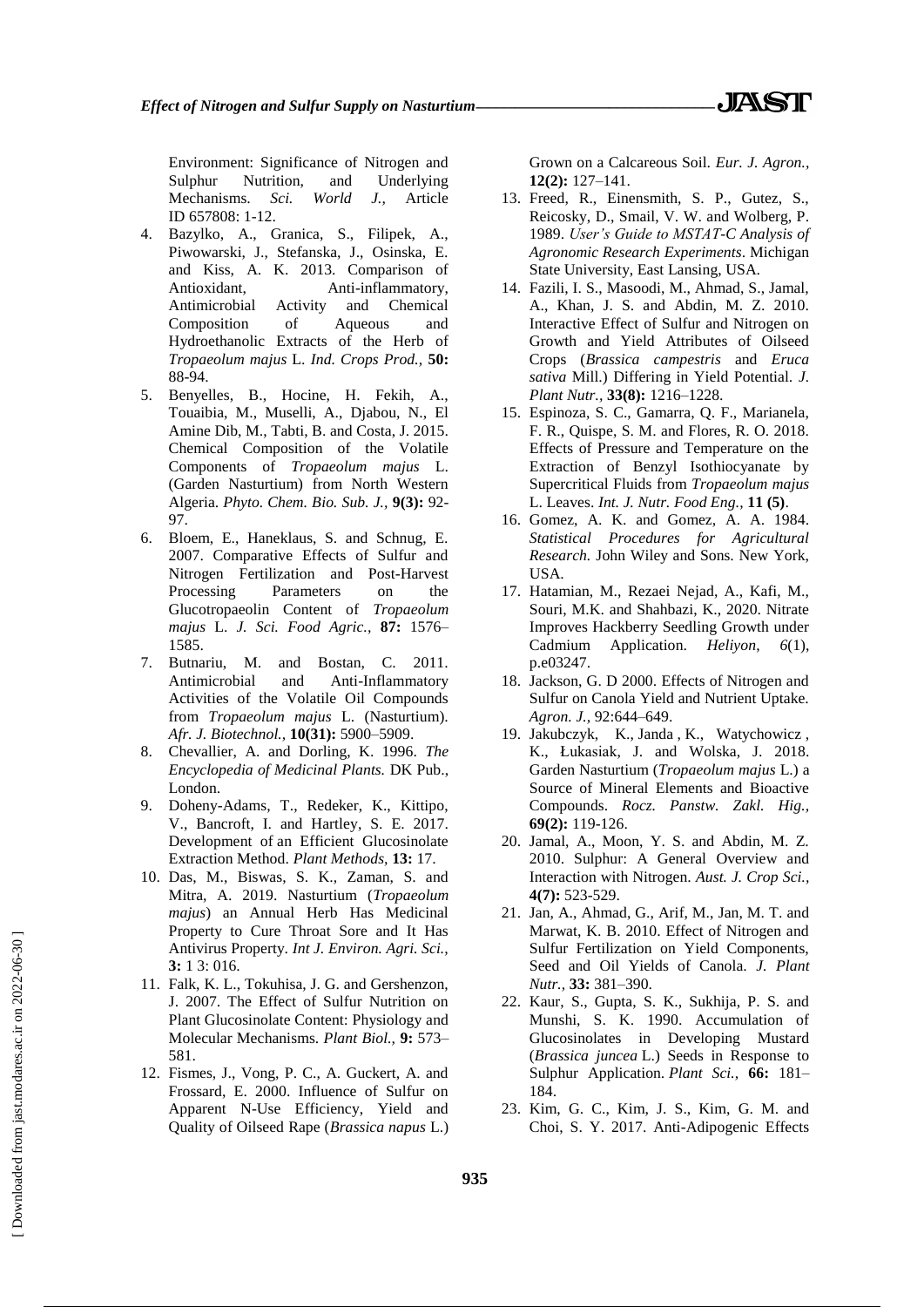of *Tropaeolum majus* (Nasturtium) Ethanol Extract on 3T3-L1 Cells. *Food Nutr. Res.,* **61(1):** 1-8.

- 24. Kim, S., Matsuo, T., Watanabe, M. and Watanabe, Y. 2002. Effect of Nitrogen and Sulphur Application on the Glucosinolate Content in Vegetable Turnip Rape (*Brassica rapa* L.). *Soil Sci. Plant Nutr.,* **48(1):** 43-49.
- 25. Kleinwächter, M., Hutter, I., Schneider, C., Schnug, E. and Selmar, D. 2008. Experimental Field Cultivation of *in Vitro* Propagated High-Yield Varieties of *Tropaeolum majus* L. *J. Appl. Bot. Food Qual.,* **82:** 55 – 59.
- 26. Krumbein A, Schonhof I, Rühlmann J, Widell S. 2001. Influence of Sulphur and Nitrogen Supply on Flavour and Health Affecting Compounds in Brassicacea. *Dev. Plant Soil Sci.* **95**:294–295.
- 27. Matallana L., Kleinwächter, M. and Selmar, D. 2006. Sulfur Is Limiting the Glucosinolate Accumulation in Nasturtium *in Vitro* Plants (*Tropaeolum majus* L.). J. *Appl. Bot. Food Qual.,* **80:** 1–5.
- 28. Neter, J., Khutner, M., Nachtsheim, C. and Wasserman, W. 1996. *Applied Linear Statistical Models.* 4th Edition, Chicago Irwin Series, Time Mirror, Education Group, PP. 111-121.
- 29. Nuttall, W. F., Ukrainetz., H., J. W. B. Stewart, J. W. B. and Spurr, D. T. 1987. The Effect of Nitrogen, Sulfur and Boron on Yield and Quality of Rapeseed (*Brassica napus* L. and *B. campestris*. *Can. J. Soil Sci.,* **672:** 545-559.
- 30. Omirou, M. D., Papadopoulou, K. K., Papastylianou, I., Constantinou, M., Karpouzas, D. G., Asimakopoulos, I. and Ehaliotis, C. 2009. Impact of Nitrogen and Sulfur Fertilization on the Composition of Glucosinolates in Relation to Sulfur Assimilation in Different Plant Organs of Broccoli. *J. Agric. Food Chem.,* **57:** 9408– 9417.
- 31. Öztürk, Ö. 2010. Effects of Source and Rate of Nitrogen on Yield, Yield Components and Quality of Winter Rapeseed (*Brassica napus* L.). *Chil. J. Agric. Res.,* **70(1):** 132- 141.
- 32. Palaniswamy, U., McAvoy, R., Bible, B., Singha, S. and Hill, D. 1995. Phenylethyl Isothiocyanate Concentration in Watercress (*Nastutium officinale* R.Br.) Is Altered by the Nitrogen and Sulfur Ratio in Hydroponic Solution, In: "*Phytochemicals and Health*",

(Eds.): Gustine, D. L. and Flores, H. E. Amer. Soc. Plant Physiol., PP. 280–284.

- 33. [Pintão,](https://pubmed.ncbi.nlm.nih.gov/?term=Pint%C3%A3o+AM&cauthor_id=7617765) A. M., Pais, M. S., Coley, H., Kelland, L. R. and Judson, I. R. 1995. *In Vitro* and *in Vivo* Antitumor Activity of Benzyl Isothiocyanate: A Natural Product from *Tropaeolum majus*. *Planta Med.,* **61(3):** 233-6.
- 34. Rathke, G. W., Christen, O. and Diepenbrock, W. 2005. Effects of Nitrogen Source and Rate on Productivity and Quality of Winter Oilseed Rape (*Brassica napus* L.) Grown in Different Crop Rotations. *Field Crops Res.,* **94:** 103-113.
- 35. Rivelli, A. R., Lelario, F., Agneta, R., Möllers, C. and De Maria, S. 2016. Variation of Glucosinolates Concentration and Root Growth of Horseradish as Affected by Nitrogen and Sulphur Supply. *Plant Soil Environ.,* **62(7):** 307–313.
- 36. Rosen, C. J., Fritz, V. A., Gardner, G. M., Hecht, S. S., Carmella, S. G. and Kenney, P. M. 2005. Cabbage Yield and Glucosinolate Concentrations as Affected by Nitrogen and Sulfur Fertility. *HortScience,* **40(5):** 1493– 1498.
- 37. Steel, R. G. D., Torrie, G. H. and Dickey, D. A. 1997. *Principles and Procedures of Statistics: A Biometrical Approach.* 3rd Edition, McGraw-Hill, New York.
- 38. Schonhof, L., Blankenburg, D., Muller, S. and Krumbein, A. 2007. Sulfur and Nitrogen Supply Influence Growth, Product Appearance, and Glucosinolate Concentration of Broccoli. *J. Plant Nutr. Soil Sci.,* **170:** 1-8.
- 39. Skubij, N., Dzida, K., Jarosz, Z., Pitura, K. and Jaroszuk-Sieroci´nska, M. 2020. Nutritional Value of Savory Herb (*Satureja hortensis* L.) and Plant Response to Variable Mineral Nutrition Conditions in Various Phases of Development*. Plants,* **9:** 706.
- 40. Souri, M. K. and Dehnavard, S. 2017. Characterization of Tomato Growth and Fruit Quality under Foliar Ammonium Sprays. *Open Agric.,* **2(1):** 531-536.
- 41. Souri, M. K. and Neumann, G. 2018. Indications for Passive Rather than Active Release of Natural Nitrification Inhibitors in *Brachiaria humidicola* Root Exudates. *J. Plant Nutr.,* **41(4):** 477-486.
- 42. Souri, M. K., Rashidi, M. and Kianmehr, M. H. 2018. Effects of Manure-Based Urea Pellets on Growth, Yield, and Nitrate Content in Coriander, Garden Cress, and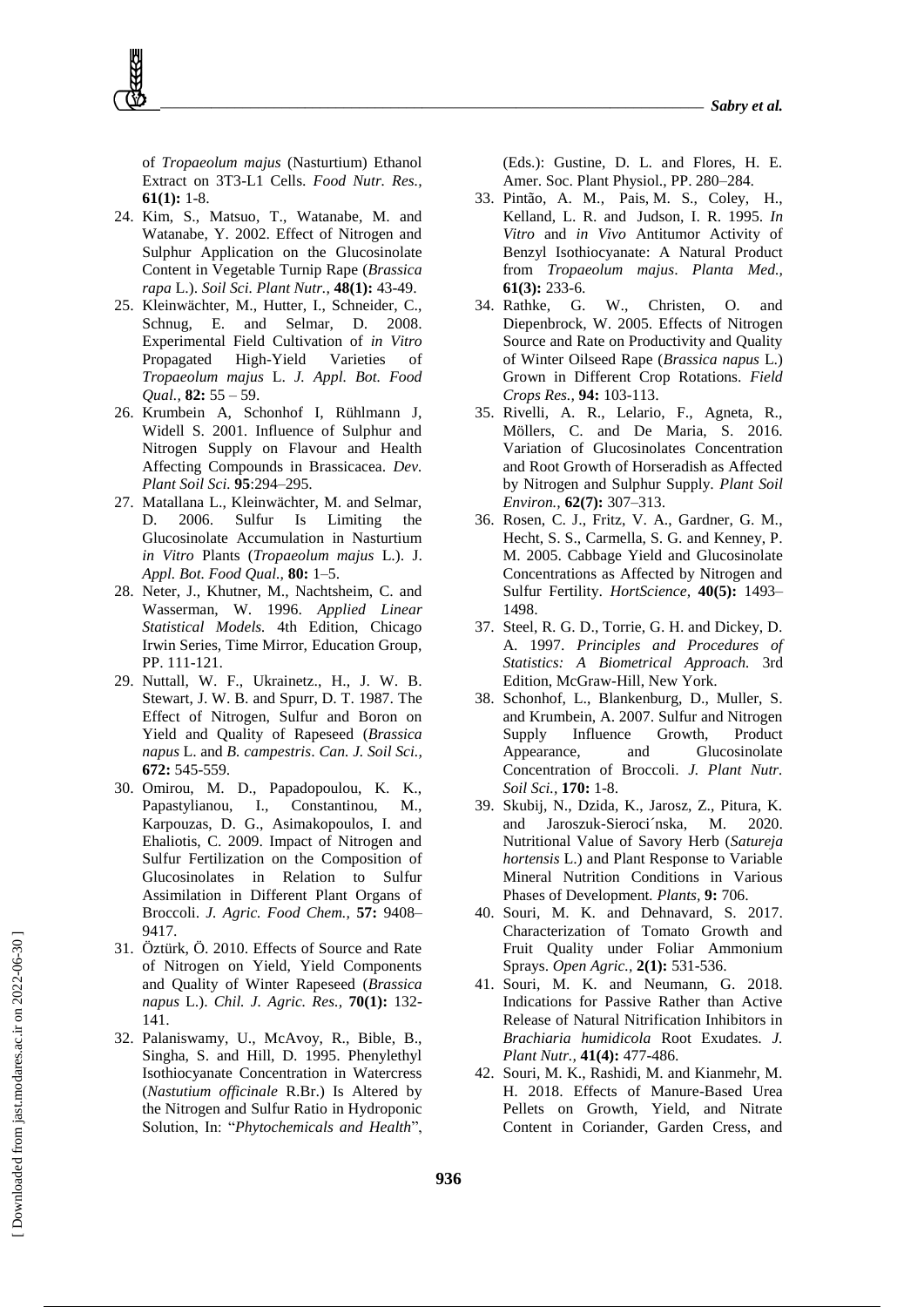- 43. Tiwari, S., Arnold, R., Saxena, A., Pandey, S., Mishra, N. and Mishra, R. M. 2014. A Review on Floral Biology of *Tropaeolum Majus* L. (Tropaeolaceae) an Ornamental Plant. *IJGHC*, **3(2):** 722-727.
- 44. Vallejo, F., Tomas-Barberan, F. A., Gonzalez Benavente-Garcia, A. and Garcia-Viguera, C. 2003. Total and Individual Glucosinolate Contents in Inflorescences of Eight Broccoli Cultivars Grown under Various Climatic and Fertilization Conditions. *J. Sci. Food Agr.,* **83:** 307–313.
- 45. [Valsalam](https://pubmed.ncbi.nlm.nih.gov/?term=Valsalam+S&cauthor_id=30594044) S., Agastian, P., Arasu, M. N., Al-Dhabi, N. A., [Ghilan,](https://pubmed.ncbi.nlm.nih.gov/?term=Ghilan+AM&cauthor_id=30594044) A. M. [Kaviyarasu,](https://pubmed.ncbi.nlm.nih.gov/?term=Kaviyarasu+K&cauthor_id=30594044) K. [Ravindran,](https://pubmed.ncbi.nlm.nih.gov/?term=Ravindran+B&cauthor_id=30594044) B., Chang, S. W. and Arokiyaraj, S. 2019. Rapid Biosynthesis and Characterization of Silver Nanoparticles from the Leaf Extract of *Tropaeolum majus* L. and Its Enhanced *in-Vitro* Antibacterial,

Antifungal, Antioxidant and Anticancer Properties. *J. Photochem. Photobiol. B,* **191**: 65-74.

. IASTR

- 46. Wilson, D. R., Reid, J. B., Zyskowski, R. F., Maley, S., Pearson, A. J., Armstrong, S. D., Catto, W. D. and Stafford, A. D. 2006. Forecasting Fertilizer Requirements of Forage Brassica Crops. *Proceedings of the New Zealand Grassland Association*, **68:** 205-210.
- 47. Wolfson, J. L. 1982. Developmental Responses of *Pieris rapae* and *Spodoptera eridania* to Envi-ronmentally Induced Variation in *Brassica nigra*. *Environ. Entomol.* **11**:207–213.
- 48. Zhao, F., Evans, E. J., Bilsborrow, P. E. and Syers, J. K. 1993. Influence of Sulphur and Nitrogen on Seed Yield and Quality of Low Glucosinolate Oilseed Rape (*Brassica napus* L). *J. Sci. Food Agr.,* **63:** 29–37.

**اثر نیتروژن و گوگرد کاربردی برعملکرد و صفت های کیفی گل الدن**

**ر. م. صبری، ا. ا. ا. السید، و س. س. احمد**

## **چکیده**

برای ارزیابی رشد گیاه گلالدن )*majus Tropaeolum* )و محتوای گلوکوتروپائئولین ) glucotropaeolin )آن گیاه در اثر کاربرد مقادیر مختلف نیتروژن و گوگرد، دو آزمایش مزرعهای در دو فصل پیاپی اجرا شد. در این آزمون ها از سه میزان نیتروژن )،0 00 و 020 کیلوگرم نیتروژن در هکتار( به شکل نیترات آمونیوم و سه میزان گوگرد )،0 00 و 000 کیلوگرم در هکتار( به شکل گوگرد عنصری استفاده شد. نتایج نشان داد که کاربرد نیتروژن و گوگرد باعث افزایش تجمع زیست توده *majus .T* ، ارتفاع بوته، تعداد شاخه، وزن تر بوته، وزن تر و خشک برگ و وزن تر و خشک ساقه شد. در هر دو فصل رشد و در تمام مراحل رشد، مقادیر بیشینه صفات رشد در مورد تیمار بیشترین میزان نیتروژن (120 کیلوگرم در هکتار) و مقدار متوسط یا بالاترین میزان گوگرد (50 و 100 کیلوگرم در هکتار( ثبت شد. محتوای گلوکوتروپائئولین در برگها از 22/50 تا 50/20 میکرومول در گرم ماده خشک، و در دانه ها از 001/22 تا 000/20 میکرومول در گرم ماده خشک بود. در قسمتهای مختلف گیاه و مراحل مختلف رشد، پاسخ مقدار گلوکوتروپائئولین به مقدار نیتروژن کاربردی متفاوت بود.محتوای گلوکوتروپائولین در دانه ها تحت تأثیر نیتروژن کاربردی قرار نداشت.